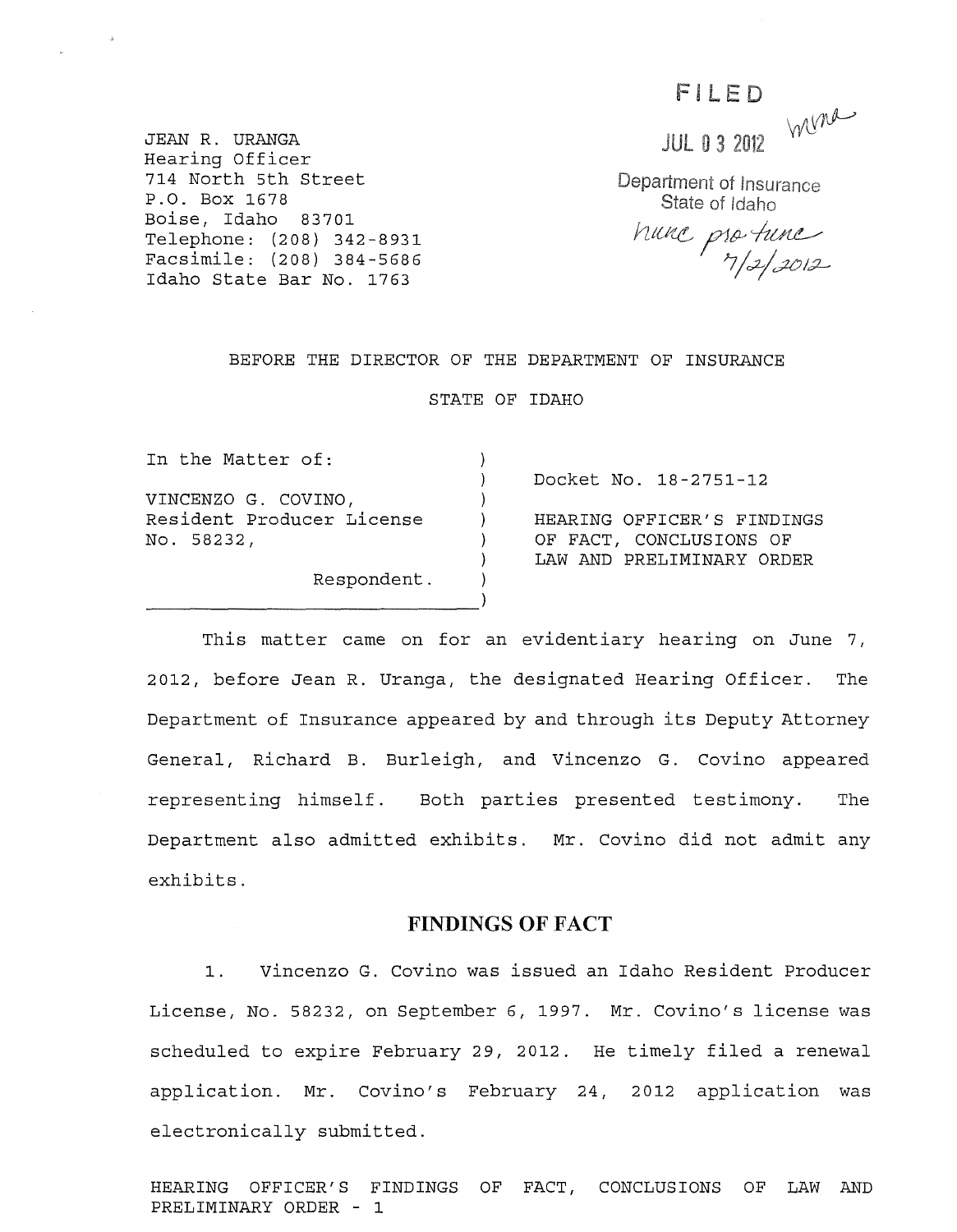2. Question No.2 on the application states:

Have you been named or involved as a party in an administrative proceeding including a FINRA sanction or arbitration proceeding regarding any professional or occupational license or registration, which has not been previously reported to this insurance department?

Mr. Covino answered "Yes". The application was submitted under penalty of perjury certifying that all the information and attachments are true and complete. Paragraph 1 of the attestation further states that submitting false information or omitting pertinent and material information in connection with the application is grounds for license revocation or denial.

3. On March 6, 2012, as part of his application, Mr. Covino submitted documents regarding VSR Financial Services, a prior employer, related to an incident which occurred in 2010. Mr. Covino submitted Page 26 of a FINRA report which he ran March 5, 2012. FINRA is a Federal agency which maintains licensing information on certain licensees. That report indicates VSR had reported that Mr. Covino was terminated because he violated firm policy by not timely and adequately responding to the firm's request for information. Mr. Covino's response to the VSR report refers to compromises with creditors· and claims that he did disclose his financial history to VSR at least seven (7) times. The VSR financial information which Mr. Covino provided with his application did not concern an administrative action against Respondent, but rather related to a voluntary resignation by Mr. Covino.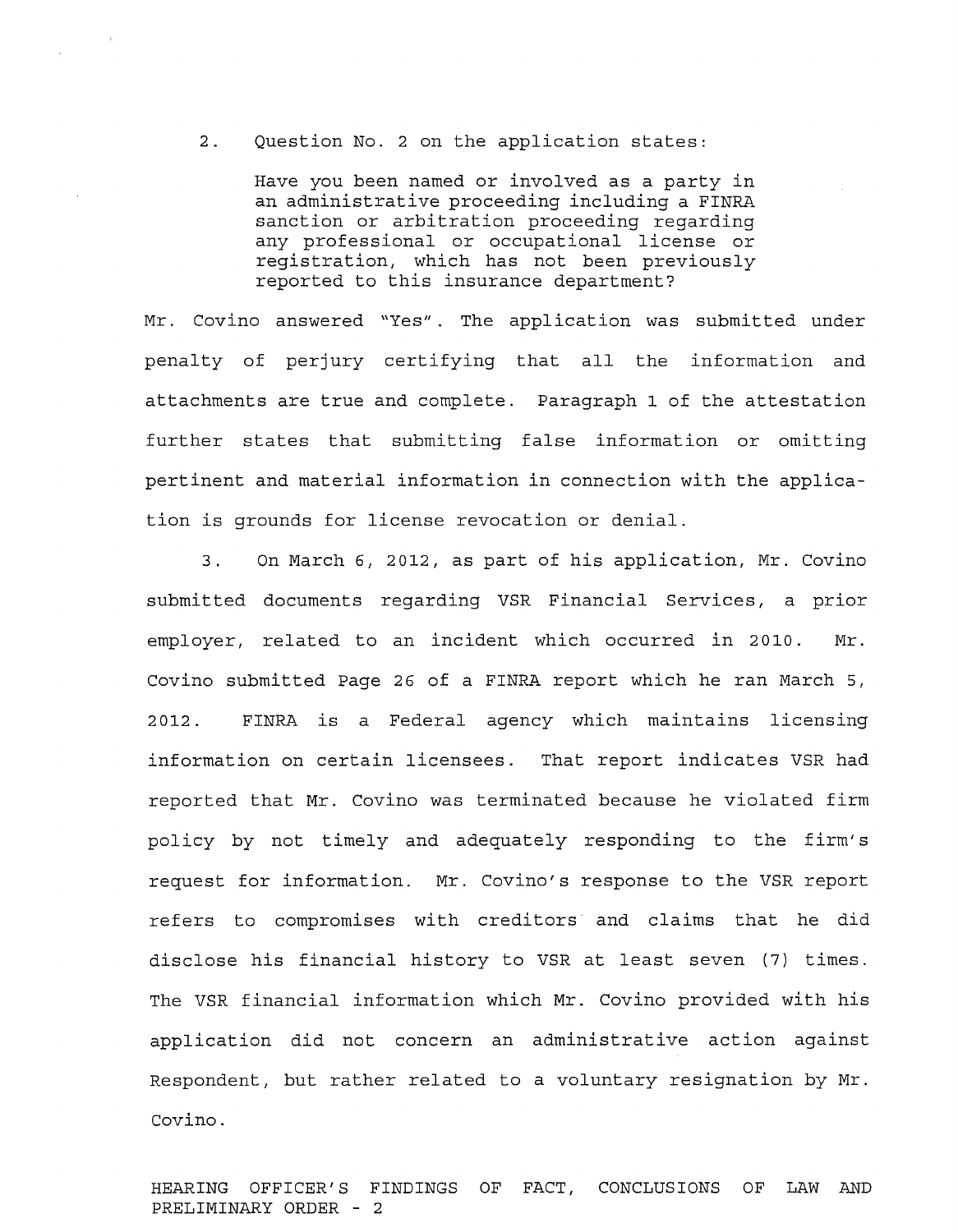4. As part of the routine processing of Mr. Covino's renewal application, the Department obtained a complete FINRA report regarding Mr. Covino around March 23, 2012. A copy of that FINRA report was attached as Exhibit A to the Verified Complaint. A second FINRA report was obtained on May 21, 2012 and was admitted as Exhibit 2 at the hearing. That report is 34 pages long and revealed an administrative action taken against Mr. Covino by FINRA under Docket No. 2009020793901 with a resolution date of February 10, 2012. On Page 8 of the FINRA report, FINRA reported a final action against Mr. Covino which occurred when he was employed by LPL Financial, LLC. The report states Mr. Covino purchased a home from one of his customers with a promissory note for approximately \$697,779. Mr. Covino only paid \$360,500 on the Note before he ran into financial difficulties and had to surrender the property to satisfy the outstanding debt. Mr. Covino was terminated from LPL Financial because the firm prohibits registered representatives from borrowing money from customers under any circumstances. Page 9 notes the FINRA action was final and resulted in civil and administrative penalties and fines and a suspension. The suspension was to run February 21, 2012, to April 2, 2012. A \$5,000 fine was levied. Page 11 indicates that Mr. Covino consented to the described sanctions and entry of the findings against him.

5. At the hearing, Mr. Covino argued that that FINRA action had been overturned or modified; however, he admitted that he had purchased a home in 2006 from his clients, David and Joyce Cook. He also admitted that the Cooks carried the paper and that he HEARING OFFICER'S FINDINGS OF FACT, CONCLUSIONS OF LAW AND PRELIMINARY ORDER - 3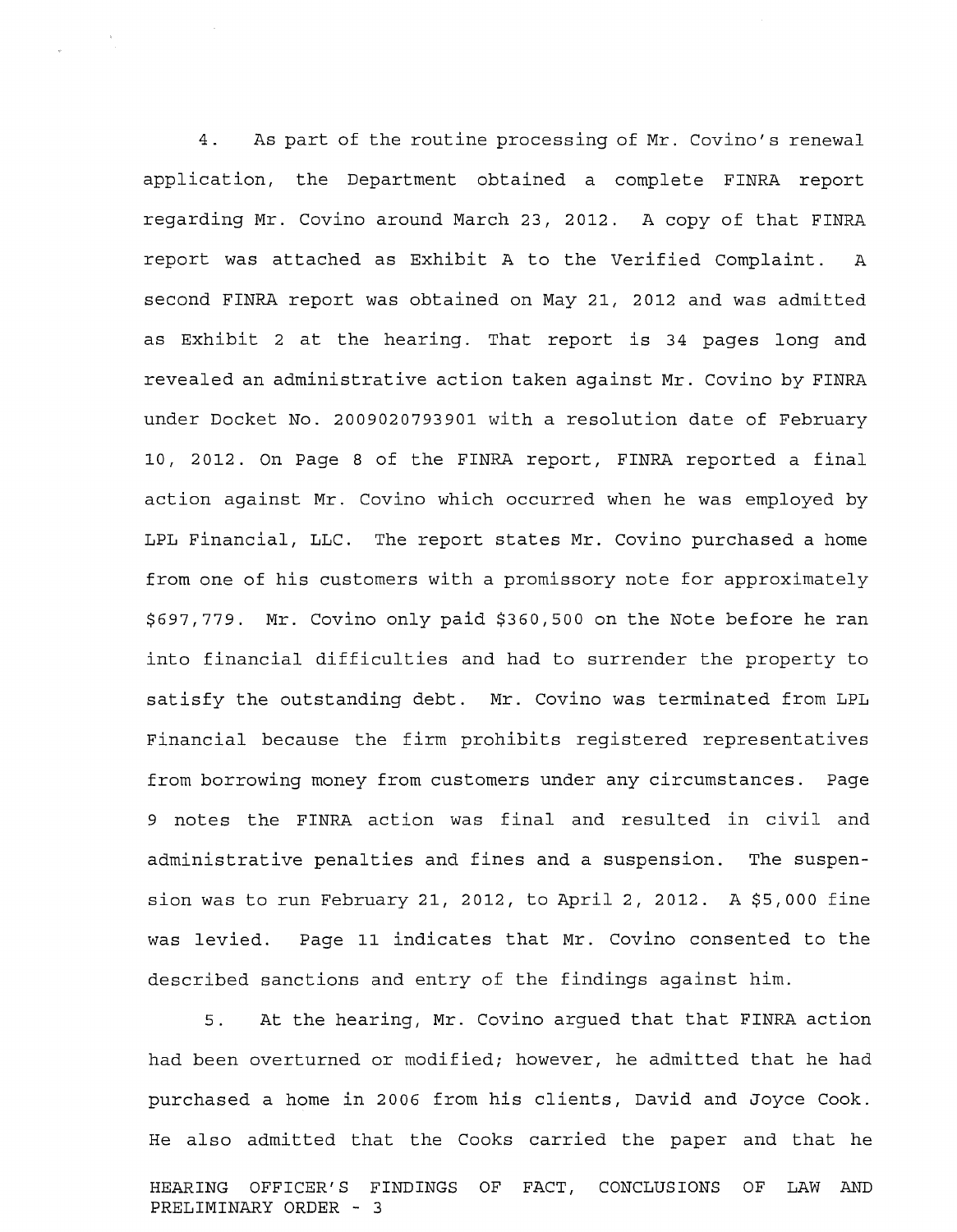returned the property with a deed in lieu of foreclosure three years ago. At that hearing, Mr. Covino presented absolutely no credible proof or written evidence to support his testimony and as of May 21, 2012, seventeen days before the evidentiary hearing, that FINRA administrative action was still reported as a final administrative action.

6. Mr. Covino failed to disclose this FINRA action, which is a reportable event, on his renewal application which was submitted under penalty of perjury. In addition, even if a renewal application had not been pending, Mr. Covino had until March 12, 2012, to report the FINRA action and provide a copy of the Order, Consent Order or other relevant documents to the Department. Mr. Covino failed to comply with those reporting requirements.

7. Further, pages 27 through 33 of the FINRA report identified ten (10) actions involving loans made to Mr. Covino which became delinquent and were settled and compromised at significantly less than the original loan amounts. Disclosure No. 1 indicates Mr. Covino had an original loan of \$1,785,000 with IndyMac and negotiated a short sale of the real estate resulting in only \$816,069.72 being applied against the debt. Disclosure No.2 shows Mr. Covino owed IndyMac \$253,342.11 on a second mortgage and with a short sale only \$25,000 was paid against the debt. Disclosure NO.3 indicates Mr. Covino owed IndyMac \$500,000 for property at Tamarack in Valley County and after a short sale of the real estate only paid \$203,604.26 of the debt. Disclosure No.4 shows that, on that same Valley County property, Mr. Covino owed HEARING OFFICER'S FINDINGS OF FACT, CONCLUSIONS OF LAW AND PRELIMINARY ORDER - 4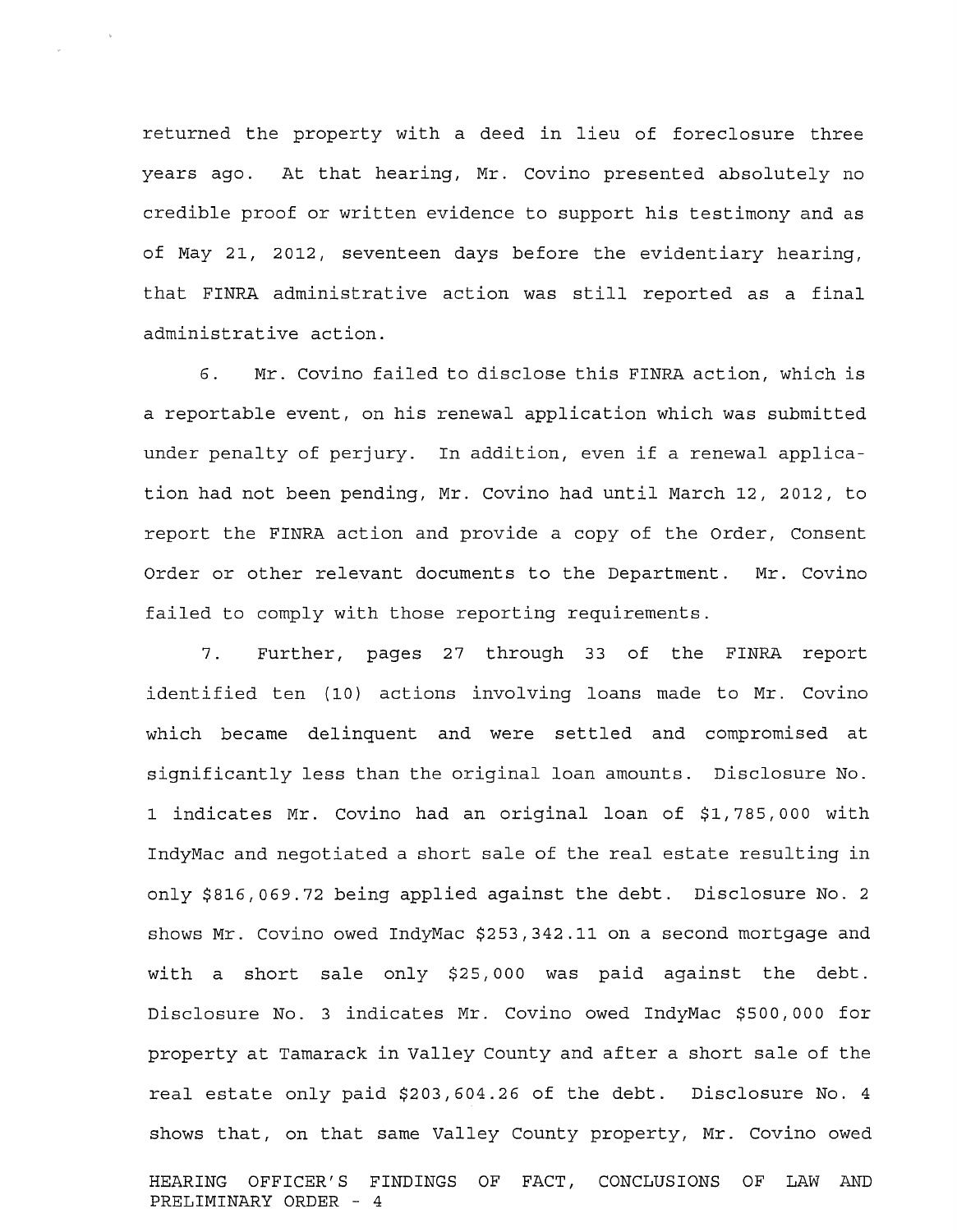\$111,199.70 to IndyMac on a second mortgage and through the short sale paid only \$12,500. Disclosure No. 5 indicates Mr. Covino owed IndyMac \$475,000 and through a short sale paid only \$61,000 of the debt. Disclosure No.6 shows Mr. Covino owed Litton Loan Services \$300,000 and following a short sale paid \$274,000 of the debt. Disclosure No. 7 indicates Mr. Covino owed Aurora Loan Services \$675,000 and through a short sale paid only \$468,000 of the debt. Disclosure No.8 shows Mr. Covino owed Bank of the West \$100,000 and agreed to make payments of \$2,000 a month and would ultimately pay \$89,000 on the debt. Disclosure No. 9 indicates Mr. Covino owed Pioneer Federal Credit Union \$65,419.04 and agreed to pay \$250 per month and negotiated a payoff of \$25,256. Disclosure No. 10 shows Mr. Covino owed Wells Fargo Bank \$50,386 and negotiated a compromise payoff of \$25,193.

8. All of these defaults and compromises occurred between June, 2008 and July, 2009. In his interrogatory responses admitted as Exhibit 4, Mr. Covino admitted to all of these loan compromises. Some of the loans represented second mortgages on real estate. He admitted that eight of the loans related to the purchase of real estate and three others related to lines of credit and the purchase of a boat. During his testimony. Mr. Covino further admitted that two more real estate foreclosures have occurred since that report was obtained.

9. In addition, Mr. Covino has two (2) monetary judgments against him. One is a judgment for \$300,000 which was paid down to \$75,000. The second was a Bankruptcy Court judgment in the amount HEARING OFFICER'S FINDINGS OF FACT, CONCLUSIONS OF LAW AND PRELIMINARY ORDER - 5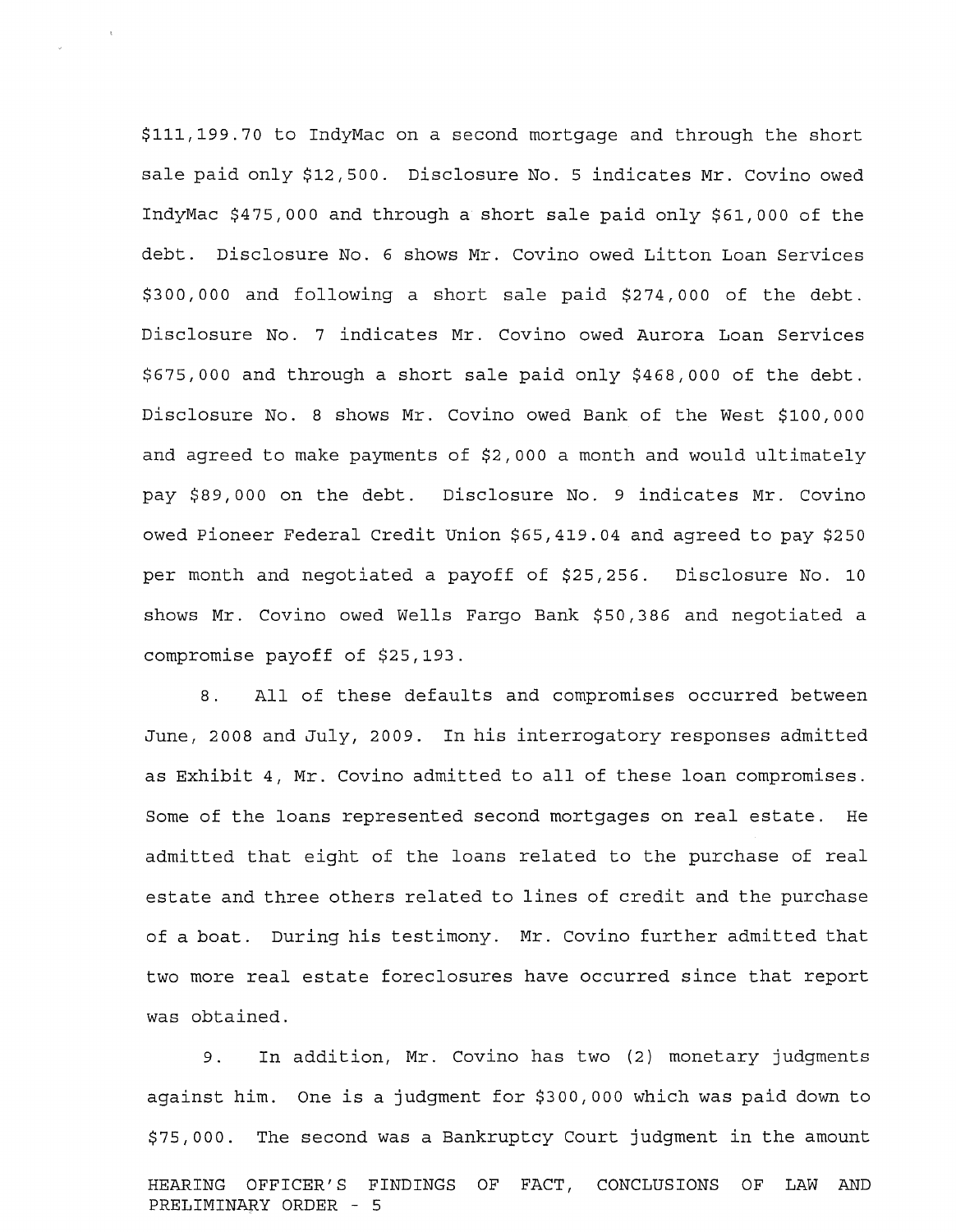of \$250,000. Finally, a third satisfied judgment was located in the case of Dina M. Pfeifer v. Covino.

10. After reviewing this information on April 4, 2012, the Department filed a verified Complaint and Notice of Right to Hearing determining that failure to disclose the FINRA action and these financial transactions demonstrated untrustworthiness and financial irresponsibility in the conduct of business resulting in a source of injury and loss to others in the conduct of business in this state or elsewhere.

11. In his defense, Mr. Covino argued he was making lots of money when he incurred all of these debts and had every intention to get the debts paid. He contends the real estate market went down in value by 50% to 80% while his income was also going down because of the economy. He claims these investments were an oversight caused by thinking the real estate market would never go down. Mr. Covino submitted no credible evidence to support his contentions that the income he was making when these debts were incurred justified the number and extent of money he borrowed.

12. Mr. Covino further argues that he made a choice not to file bankruptcy and instead has attempted to work with his creditors to resolve his financial problems. While that choice is admirable, the evidence still clearly establishes that Mr. Covino's various creditors have lost approximately \$3 million based on his speculation and financial irregularities.

13. He also argued that he has lost more than the banks, but that is beside the point.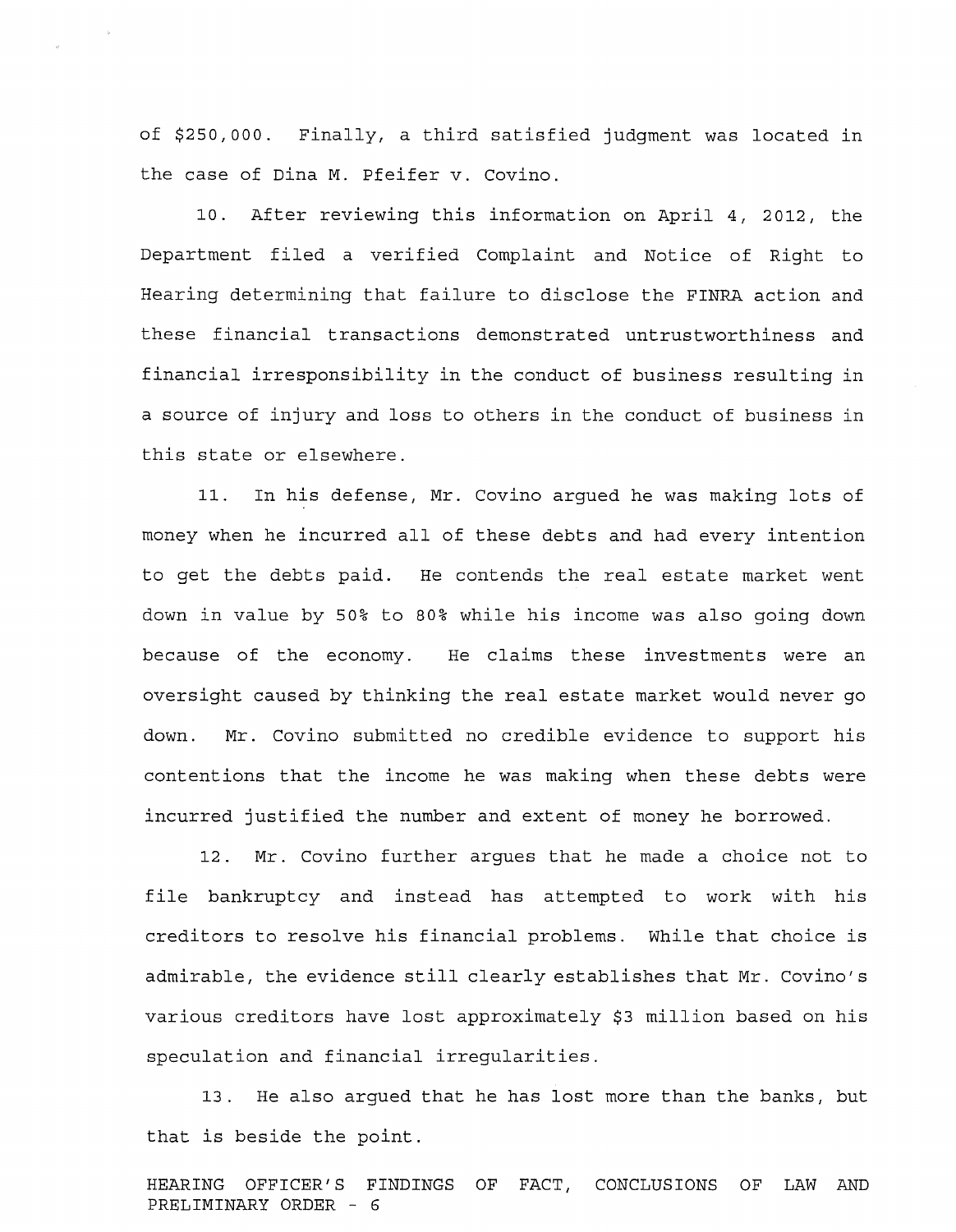14. Mr. Covino next argues that the Department has not attempted to revoke licenses when agents might have lost their homes or had short sales on their homes. However, as testified to by Georgia Siehl, these financial irregularities involve more than the loss of one's home. They represent multiple, speculative real estate investments, including second mortgages on real estate. Many of the loans were clearly for investment purposes.

15. Finally, Mr. Covino blames his failure to disclose the FINRA action as the fault of an employee of Mr. Covino's who completed the application. It is Mr. Covino's responsibility to complete and file true and accurate applications. He is responsible for any error by any employee.

16. with respect to Count 1, the Hearing Officer finds that Mr. Covino failed to disclose the final FINRA administrative action on his renewal application.

17. With respect to Count 2, the Hearing Officer finds that Mr. Covino failed to timely report the final FINRA administrative action.

18. With respect to Count 3, the Hearing Officer finds that Mr. Covino's failed transactions and unpaid loans demonstrate untrustworthiness and financial irresponsibility which has resulted in a source of injury and loss to others.

# **CONCLUSIONS OF LAW**

19. Idaho Code §41-1016 (1) (a) provides that the Department may impose an administrative penalty not to exceed \$1,000 and may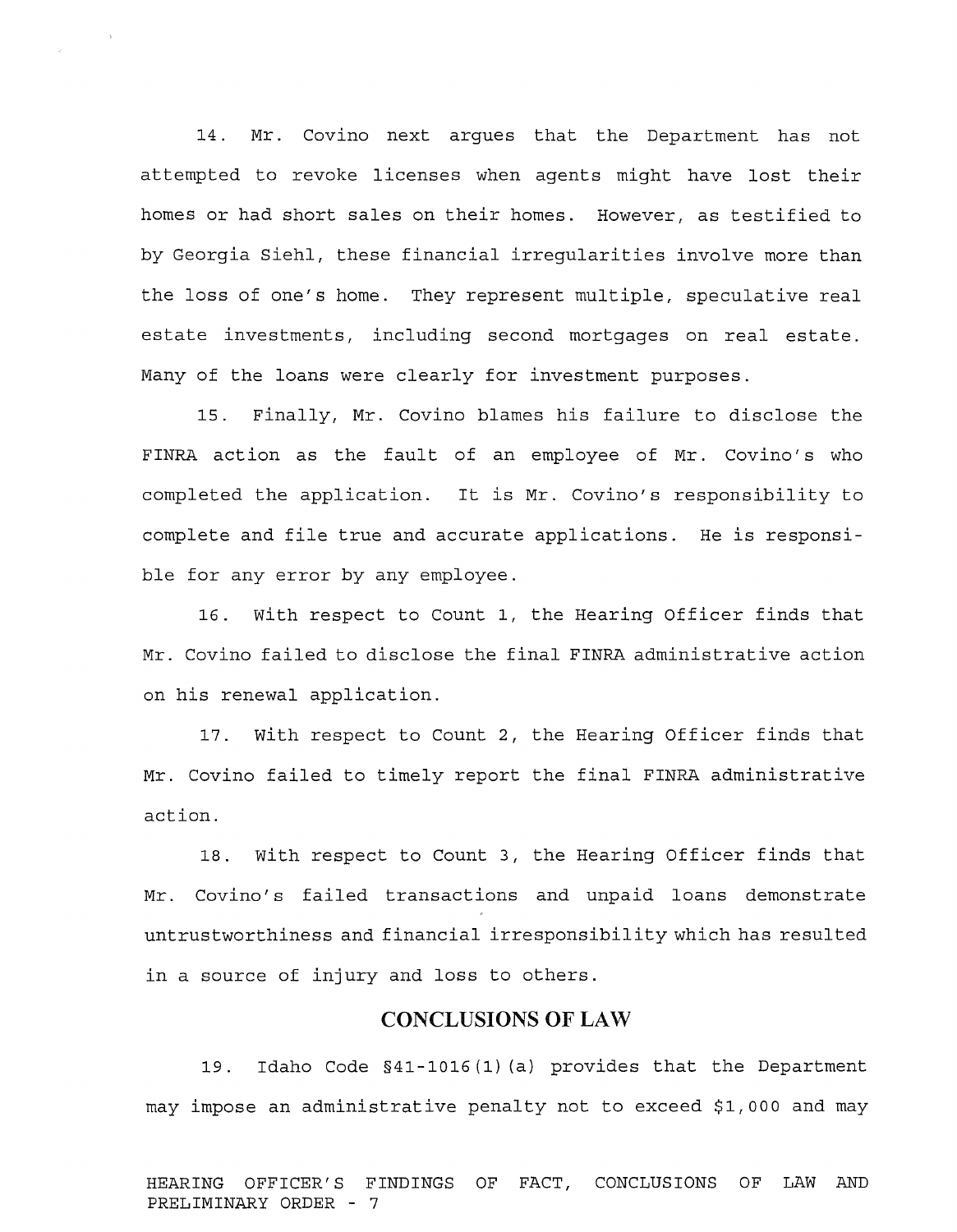refuse to renew or may revoke the license of a producer who provides incorrect or incomplete information on a license application. Mr. Covino's failure to disclose the final FINRA administrative action provides grounds to deny renewal or revoke his producer license and impose an administrative penalty.

20. Idaho Code §41-1021 (1) requires that a producer must report any administrative FINRA action within thirty (30) days of the final disposition, which would have been no later than March 12, 2012. Mr. Covino failed to comply with these requirements. Consequently, his failure to report the FINRA administrative action provides grounds to deny renewal or revoke his producer license and impose an administrative penalty.

21. Idaho Code §41-1016 (1) (h) allows the Department to refuse to renew or revoke a license or impose an administrative penalty where the licensee demonstrates untrustworthiness or financial irresponsibility in the conduct of business or is a source of injury and loss to the public or others in the conduct of business in this State or elsewhere.

22. The Hearing Officer concludes there are grounds to deny renewal or revoke Mr. Covino's Resident Producer License.

23. Based upon the foregoing, the Department's refusal to renew and revocation of Mr. Covino's license and imposition of a \$1,000 penalty is appropriate.